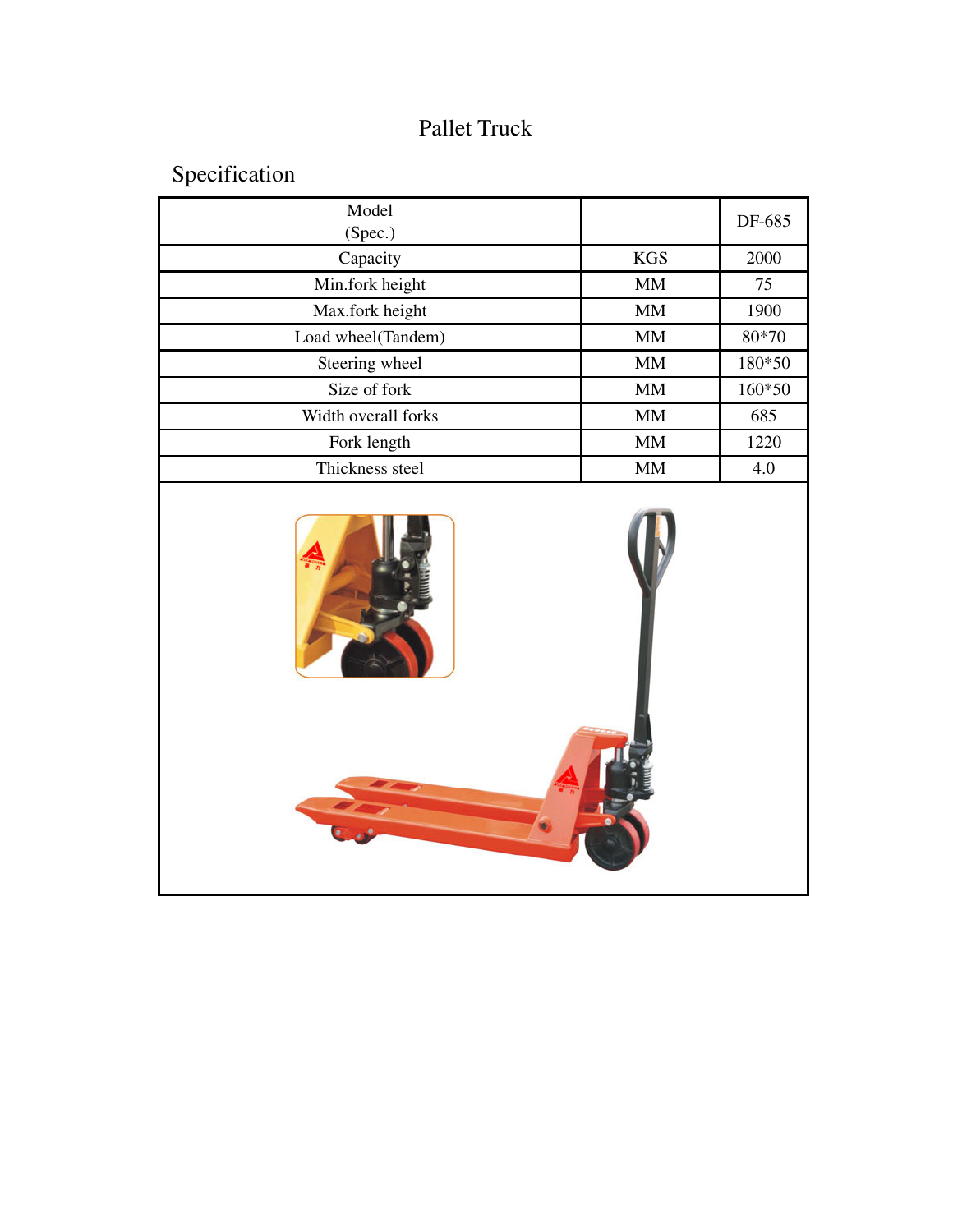| Model<br>(Spec.)    |            | DF-685 |
|---------------------|------------|--------|
| Capacity            | <b>KGS</b> | 2500   |
| Min.fork height     | <b>MM</b>  | 75     |
| Max.fork height     | <b>MM</b>  | 1900   |
| Load wheel(Tandem)  | <b>MM</b>  | 80*70  |
| Steering wheel      | <b>MM</b>  | 180*50 |
| Size of fork        | <b>MM</b>  | 160*50 |
| Width overall forks | <b>MM</b>  | 685    |
| Fork length         | <b>MM</b>  | 1220   |
| Thickness steel     | <b>MM</b>  | 4.0    |

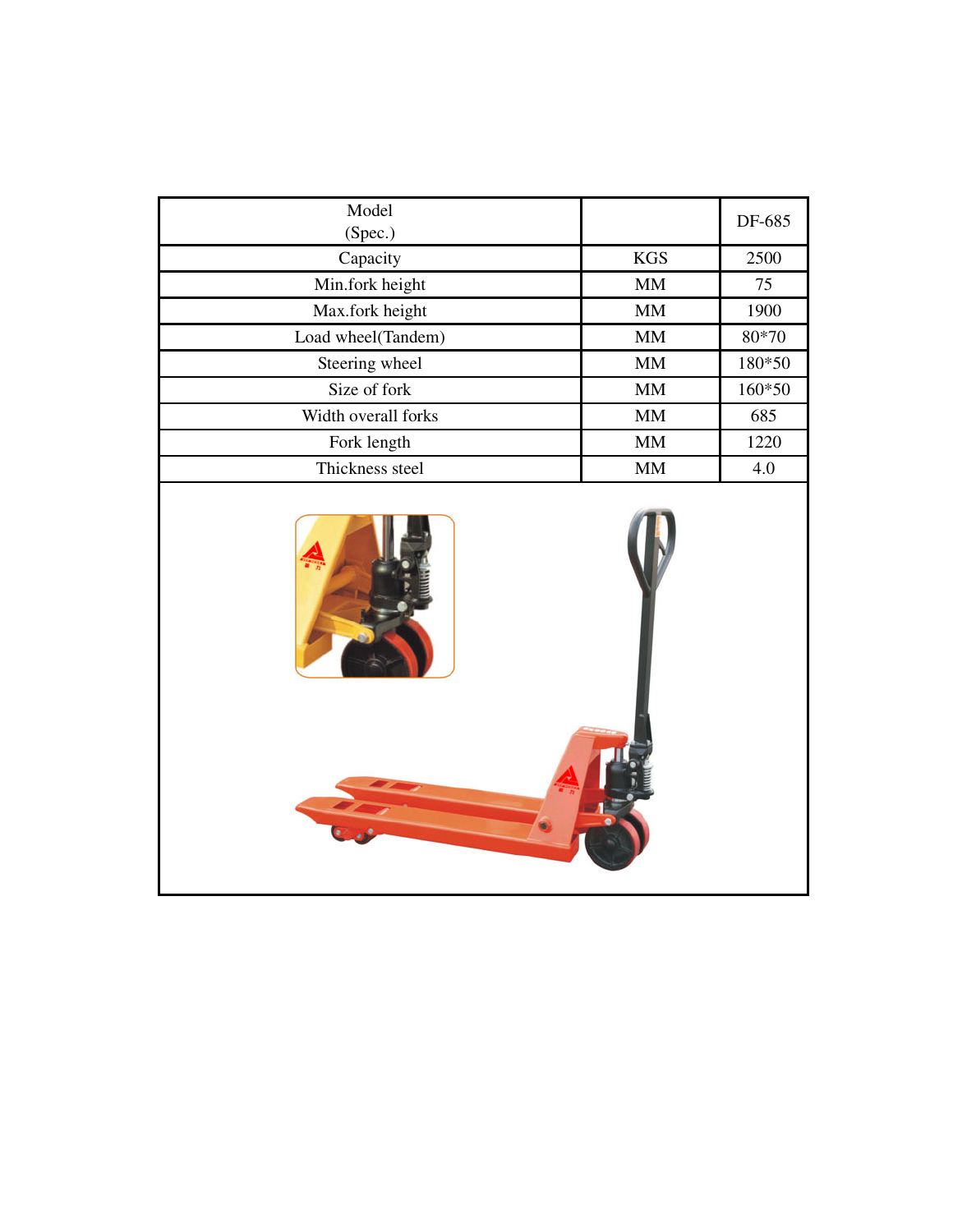| Model<br>(Spec.)    |            | DF-685 |
|---------------------|------------|--------|
| Capacity            | <b>KGS</b> | 3000   |
| Min.fork height     | <b>MM</b>  | 75     |
| Max.fork height     | <b>MM</b>  | 1900   |
| Load wheel(Tandem)  | <b>MM</b>  | 80*70  |
| Steering wheel      | <b>MM</b>  | 180*50 |
| Size of fork        | <b>MM</b>  | 160*50 |
| Width overall forks | <b>MM</b>  | 685    |
| Fork length         | <b>MM</b>  | 1220   |
| Thickness steel     | <b>MM</b>  | 4.0    |

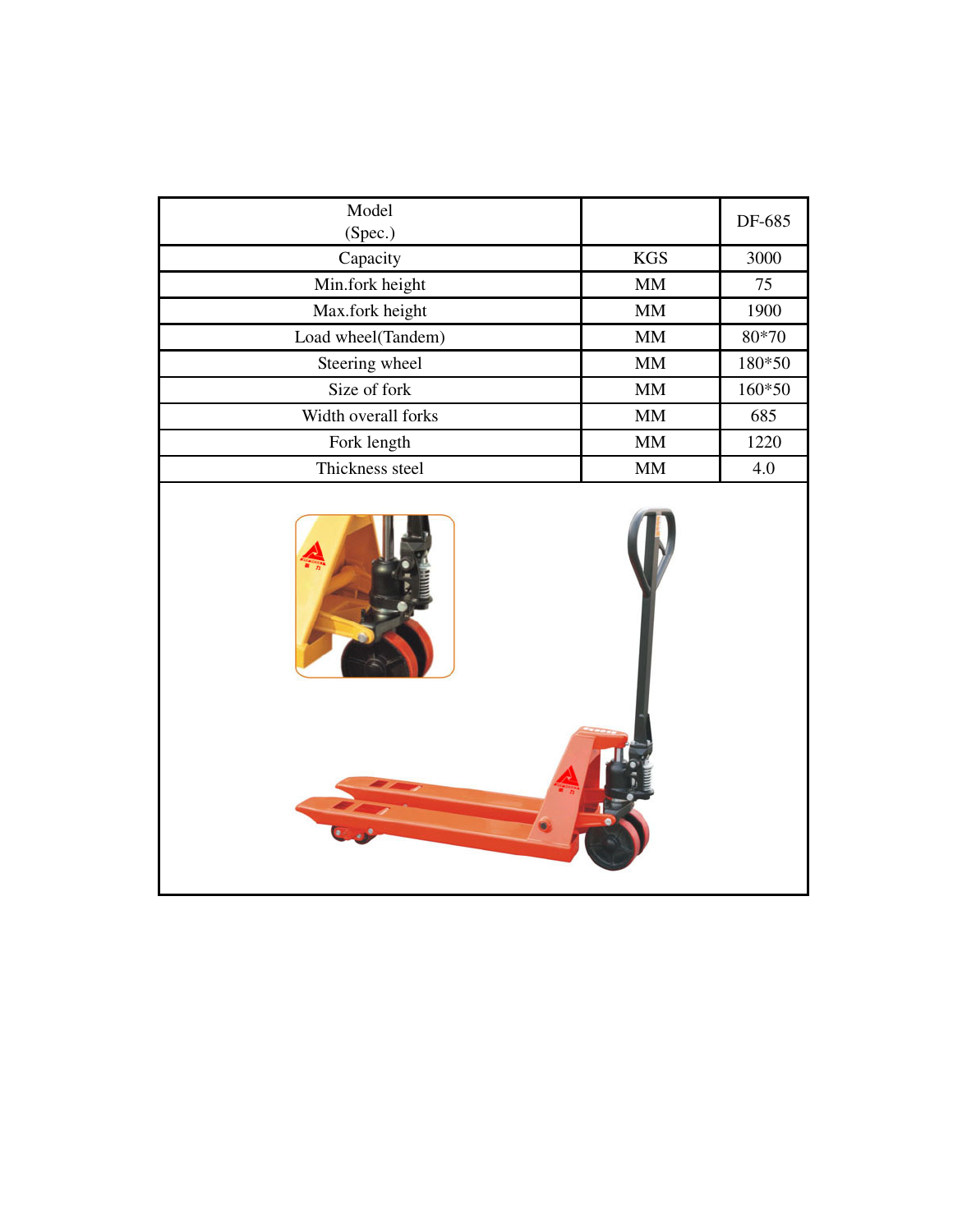| Model<br>(Spec.)    |            | DF-550 |
|---------------------|------------|--------|
| Capacity            | <b>KGS</b> | 2000   |
| Min.fork height     | <b>MM</b>  | 85     |
| Max.fork height     | <b>MM</b>  | 200    |
| Fork length         | <b>MM</b>  | 1150   |
| Load wheel(Single)  | <b>MM</b>  | 80*93  |
| Steering wheel      | <b>MM</b>  | 180*50 |
| Size of fork        | <b>MM</b>  | 160*50 |
| Width overall forks | <b>MM</b>  | 550    |
| Thickness steel     | <b>MM</b>  | 4.0    |

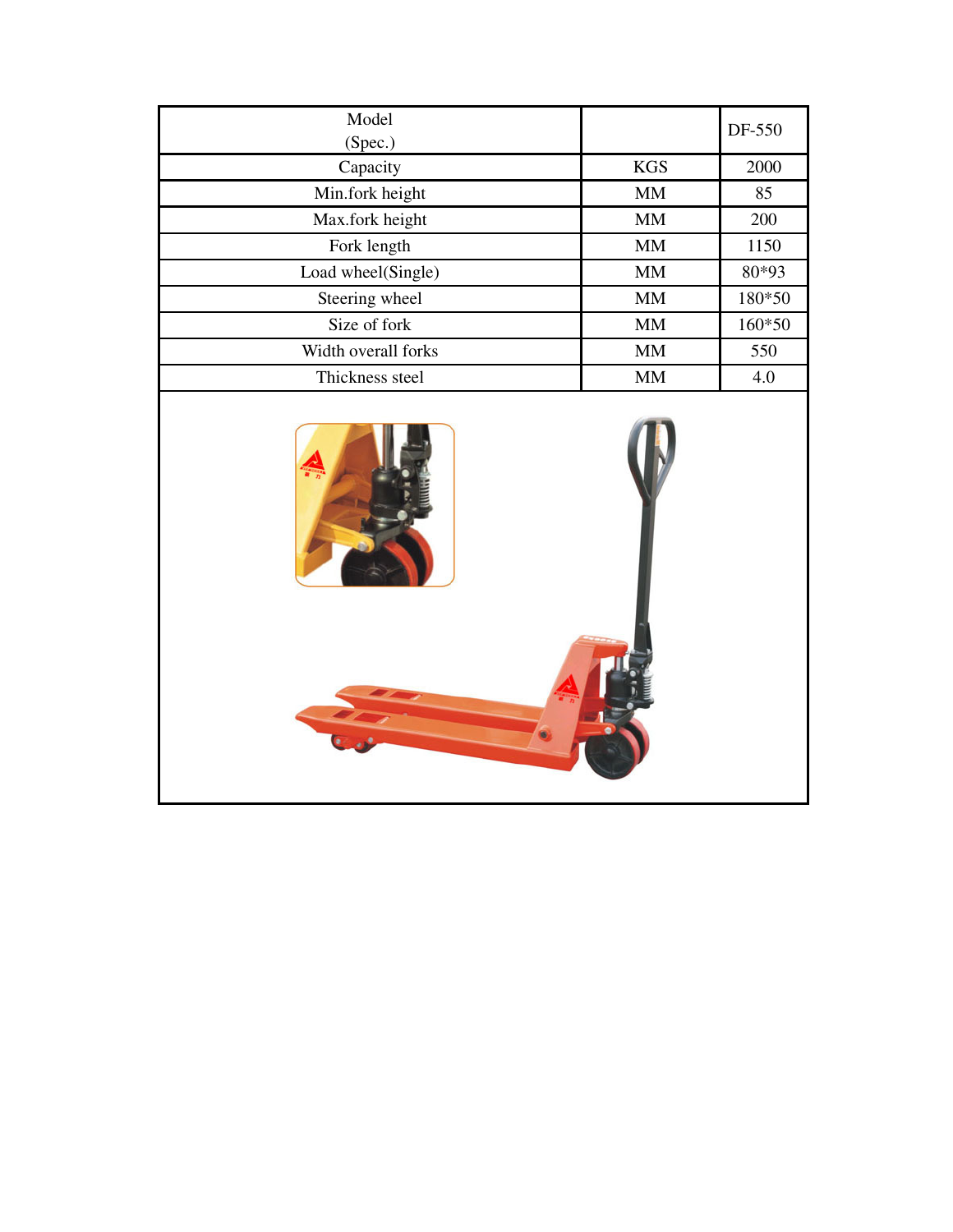| Model<br>(Spec.)    |            | DF-550 |
|---------------------|------------|--------|
| Capacity            | <b>KGS</b> | 2500   |
| Min.fork height     | <b>MM</b>  | 85     |
| Max.fork height     | <b>MM</b>  | 200    |
| Fork length         | <b>MM</b>  | 1150   |
| Load wheel(Single)  | <b>MM</b>  | 80*93  |
| Steering wheel      | <b>MM</b>  | 180*50 |
| Size of fork        | <b>MM</b>  | 160*50 |
| Width overall forks | <b>MM</b>  | 550    |
| Thickness steel     | <b>MM</b>  | 4.0    |

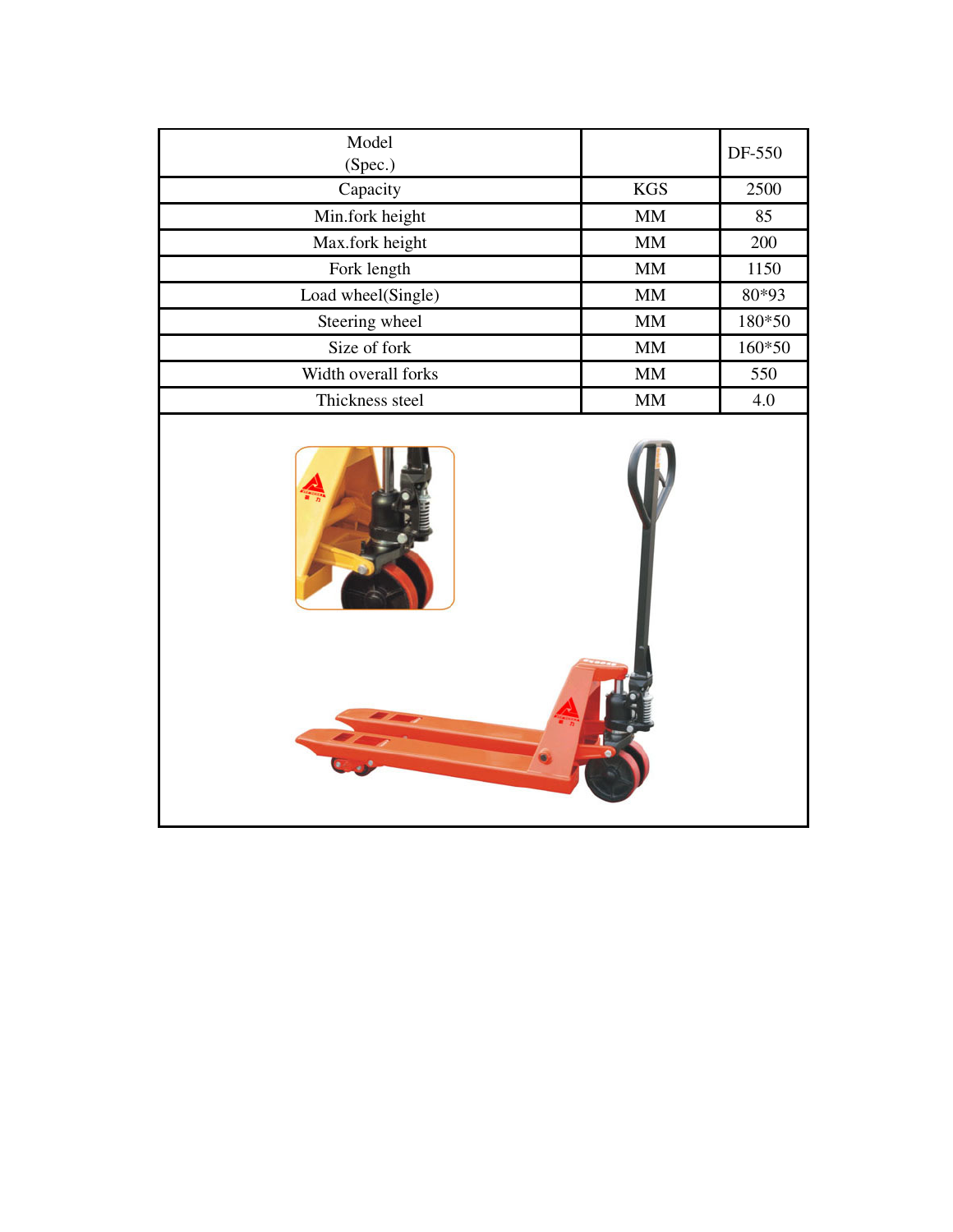| Model<br>(Spec.)    |            | $AC-550$ |
|---------------------|------------|----------|
| Capacity            | <b>KGS</b> | 2000     |
| Min.fork height     | <b>MM</b>  | 85       |
| Max.fork height     | <b>MM</b>  | 200      |
| Fork length         | <b>MM</b>  | 1150     |
| Load wheel(Single)  | <b>MM</b>  | 80*93    |
| Steering wheel      | <b>MM</b>  | 180*50   |
| Size of fork        | <b>MM</b>  | 160*50   |
| Width overall forks | <b>MM</b>  | 550      |
| Thickness steel     | <b>MM</b>  | 4.0      |

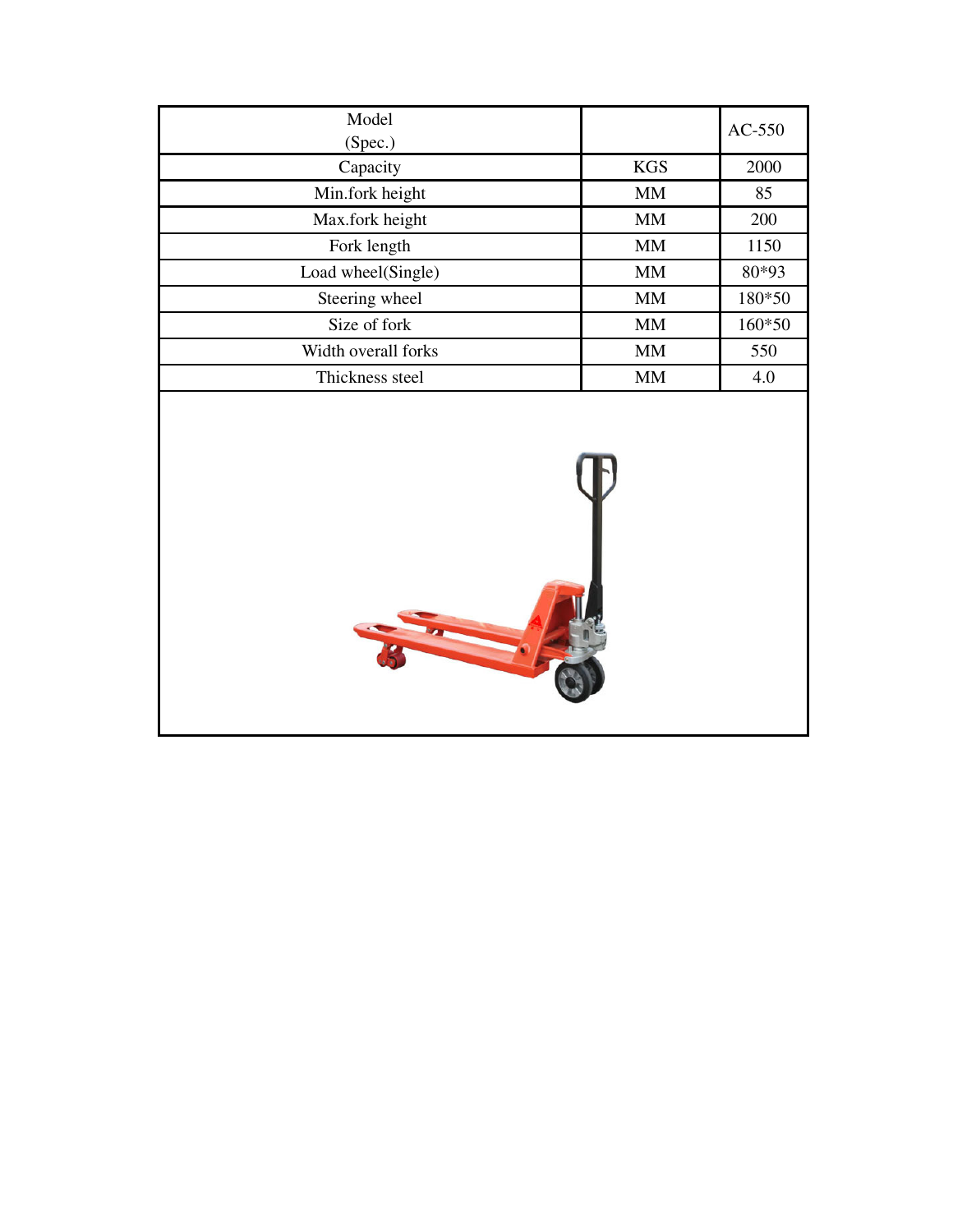| Model<br>(Spec.)    |            | $AC-550$ |
|---------------------|------------|----------|
| Capacity            | <b>KGS</b> | 2500     |
| Min.fork height     | <b>MM</b>  | 85       |
| Max.fork height     | <b>MM</b>  | 200      |
| Fork length         | <b>MM</b>  | 1150     |
| Load wheel(Single)  | <b>MM</b>  | 80*93    |
| Steering wheel      | <b>MM</b>  | 180*50   |
| Size of fork        | <b>MM</b>  | 160*50   |
| Width overall forks | <b>MM</b>  | 550      |
| Thickness steel     | <b>MM</b>  | 4.0      |

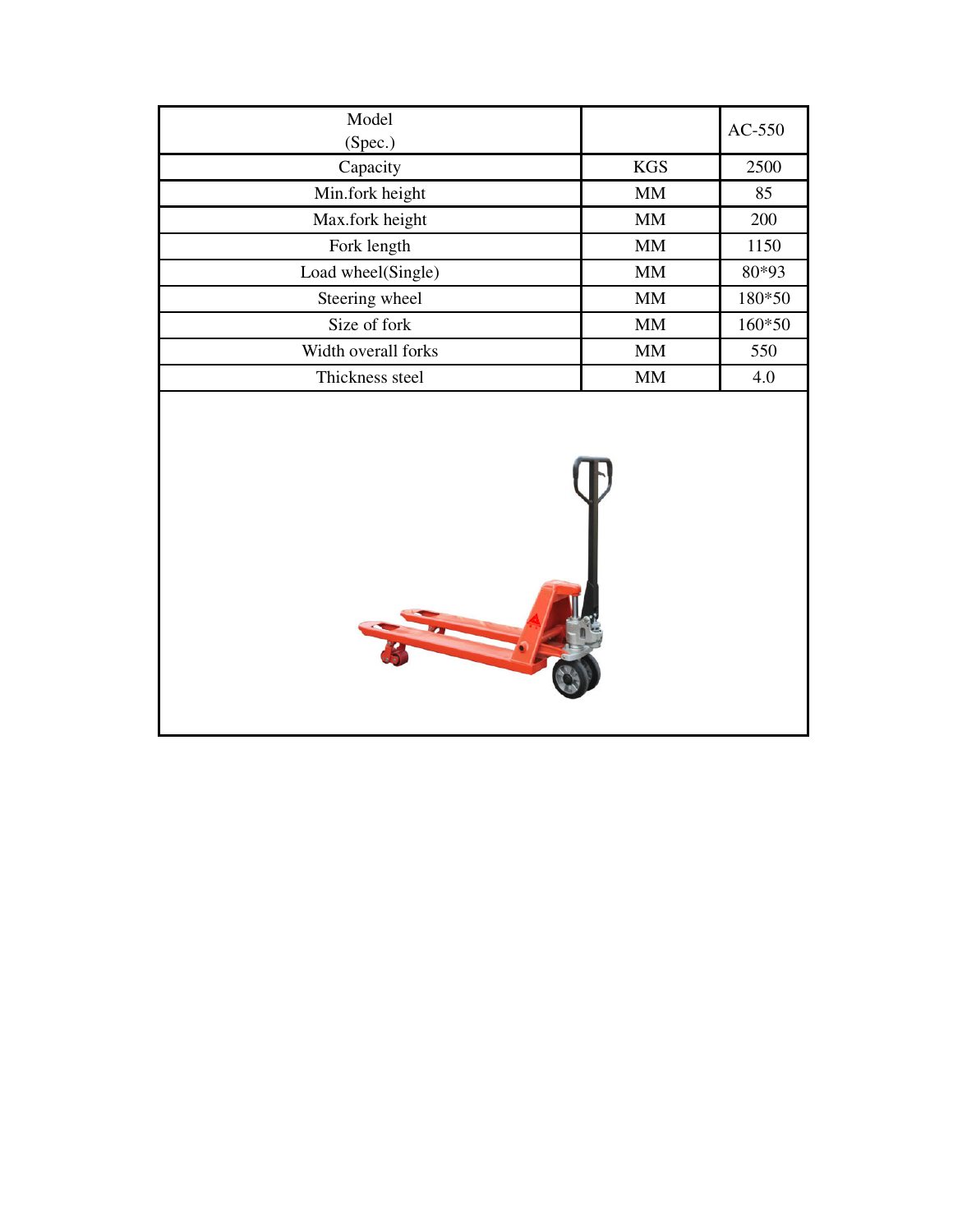| Model<br>(Spec.)    |                        | $AC-550$ |
|---------------------|------------------------|----------|
| Capacity            | <b>KGS</b>             | 3000     |
| Min.fork height     | $\mathop{\rm MM}$      | 85       |
| Max.fork height     | $\mbox{MM}$            | 200      |
| Fork length         | $\mathbf{M}\mathbf{M}$ | 1150     |
| Load wheel(Single)  | $\mbox{MM}$            | 80*93    |
| Steering wheel      | $\mbox{MM}$            | 180*50   |
| Size of fork        | $\mathbf{M}\mathbf{M}$ | 160*50   |
| Width overall forks | MM                     | 550      |
| Thickness steel     | $\mbox{MM}$            | 4.0      |
|                     |                        |          |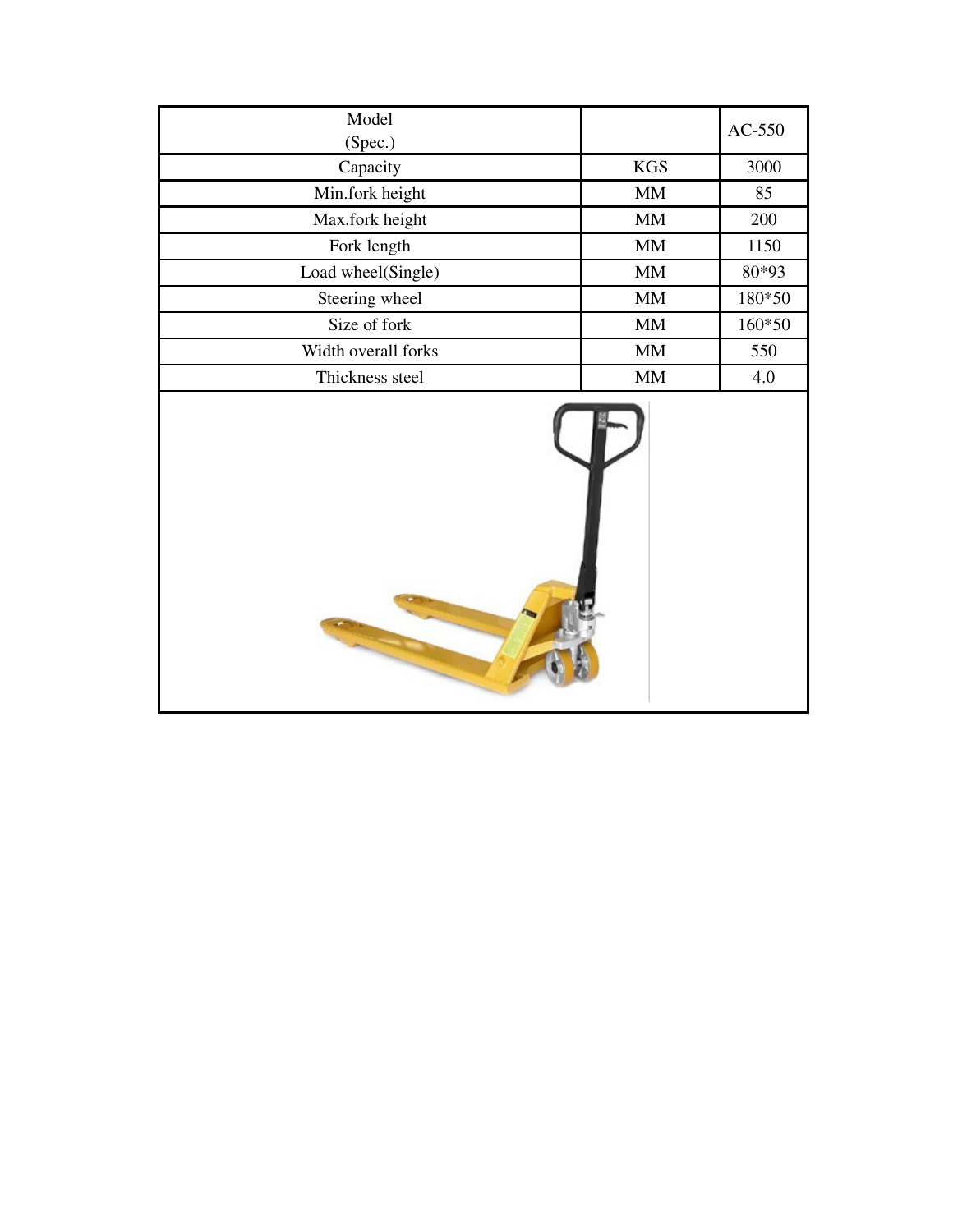| Model<br>(Spec.)                                                    |               | AC-685 |
|---------------------------------------------------------------------|---------------|--------|
| Capacity                                                            | <b>KGS</b>    | 2000   |
| Min.fork height                                                     | MM            | 75     |
| Max.fork height                                                     | MM            | 190    |
| Fork length                                                         | <b>MM</b>     | 1220   |
| Load wheel(Tandam)                                                  | $\text{MM}{}$ | 80*70  |
| Steering wheel                                                      | $\text{MM}{}$ | 180*50 |
| Size of fork                                                        | $\mbox{MM}$   | 160*50 |
| Width overall forks                                                 | $\mbox{MM}$   | 685    |
| Thickness steel                                                     | MM            | 4.0    |
| 141199<br>$1 - 977$<br>214,823<br>米<br><b>FED</b><br>Million of the |               |        |

alibaba.com.cn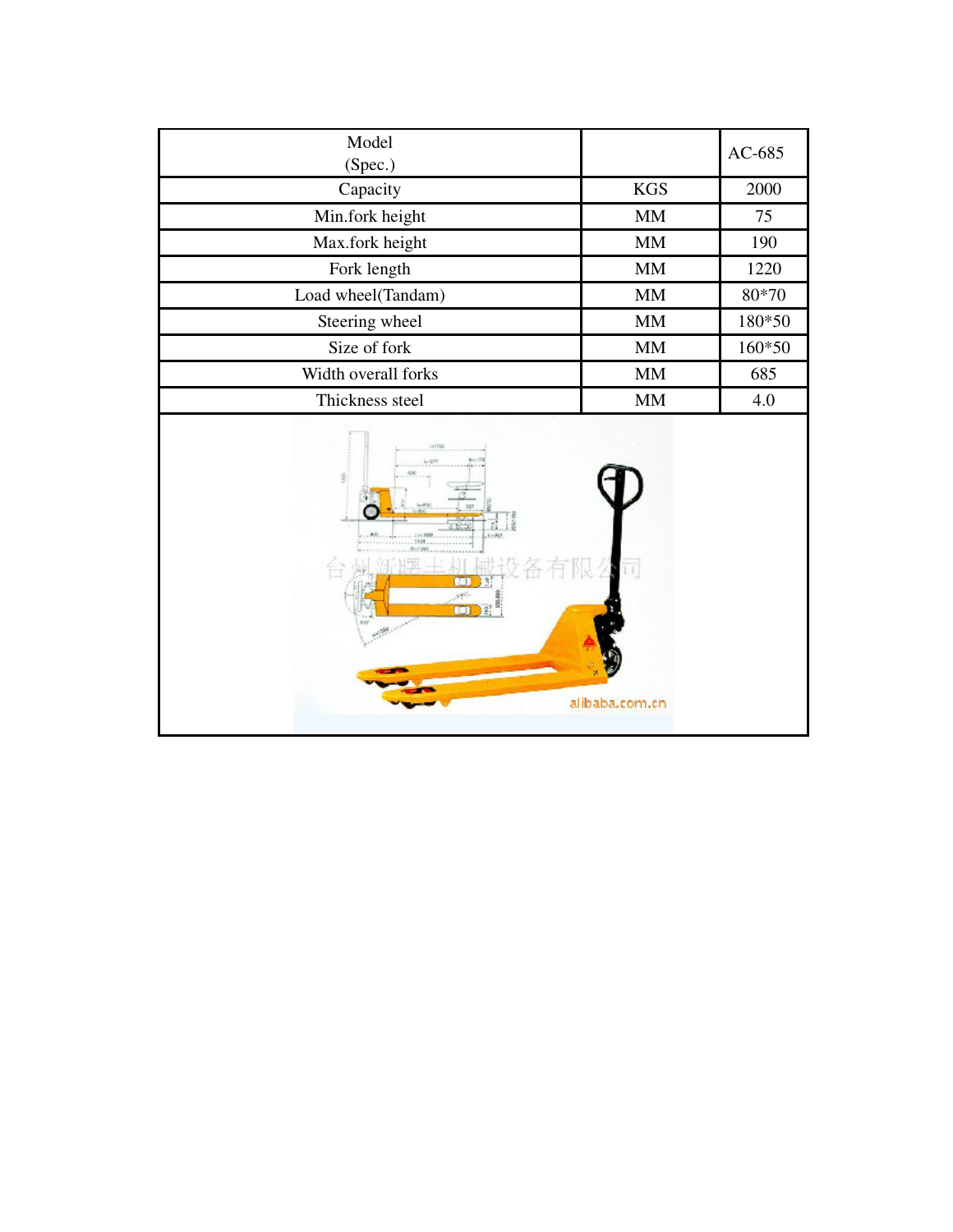| Model<br>(Spec.)               |                        | AC-685  |
|--------------------------------|------------------------|---------|
| Capacity                       | <b>KGS</b>             | 2500    |
| Min.fork height                | <b>MM</b>              | 75      |
| Max.fork height                | $\mbox{MM}$            | 190     |
| Fork length                    | MM                     | 1220    |
| Load wheel(Tandam)             | $\text{MM}{}$          | $80*70$ |
| Steering wheel                 | MM                     | 180*50  |
| Size of fork                   | $\mbox{MM}$            | 160*50  |
| Width overall forks            | $\mbox{MM}$            | 685     |
| Thickness steel                | $\mathbf{M}\mathbf{M}$ | 4.0     |
| 141199<br>$-1000$<br>1949<br>m | alibaba.com.cn         |         |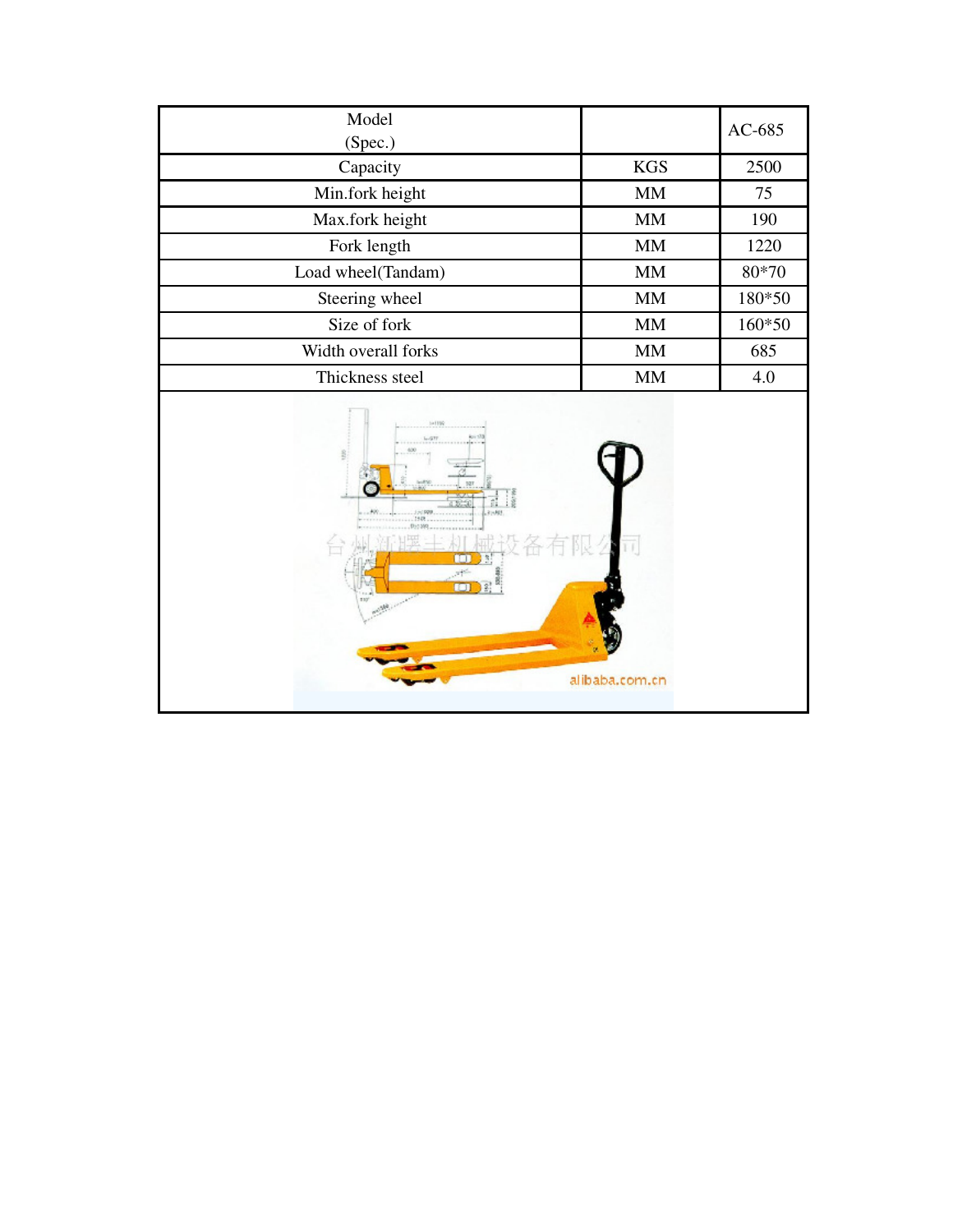| Model<br>(Spec.)                                                    |               | AC-685 |
|---------------------------------------------------------------------|---------------|--------|
| Capacity                                                            | <b>KGS</b>    | 3000   |
| Min.fork height                                                     | MM            | 75     |
| Max.fork height                                                     | MM            | 190    |
| Fork length                                                         | <b>MM</b>     | 1220   |
| Load wheel(Tandam)                                                  | $\text{MM}{}$ | 80*70  |
| Steering wheel                                                      | $\text{MM}{}$ | 180*50 |
| Size of fork                                                        | $\mbox{MM}$   | 160*50 |
| Width overall forks                                                 | $\mbox{MM}$   | 685    |
| Thickness steel                                                     | MM            | 4.0    |
| 141199<br>$1 - 977$<br>214,823<br>米<br><b>FED</b><br>Million of the |               |        |

alibaba.com.cn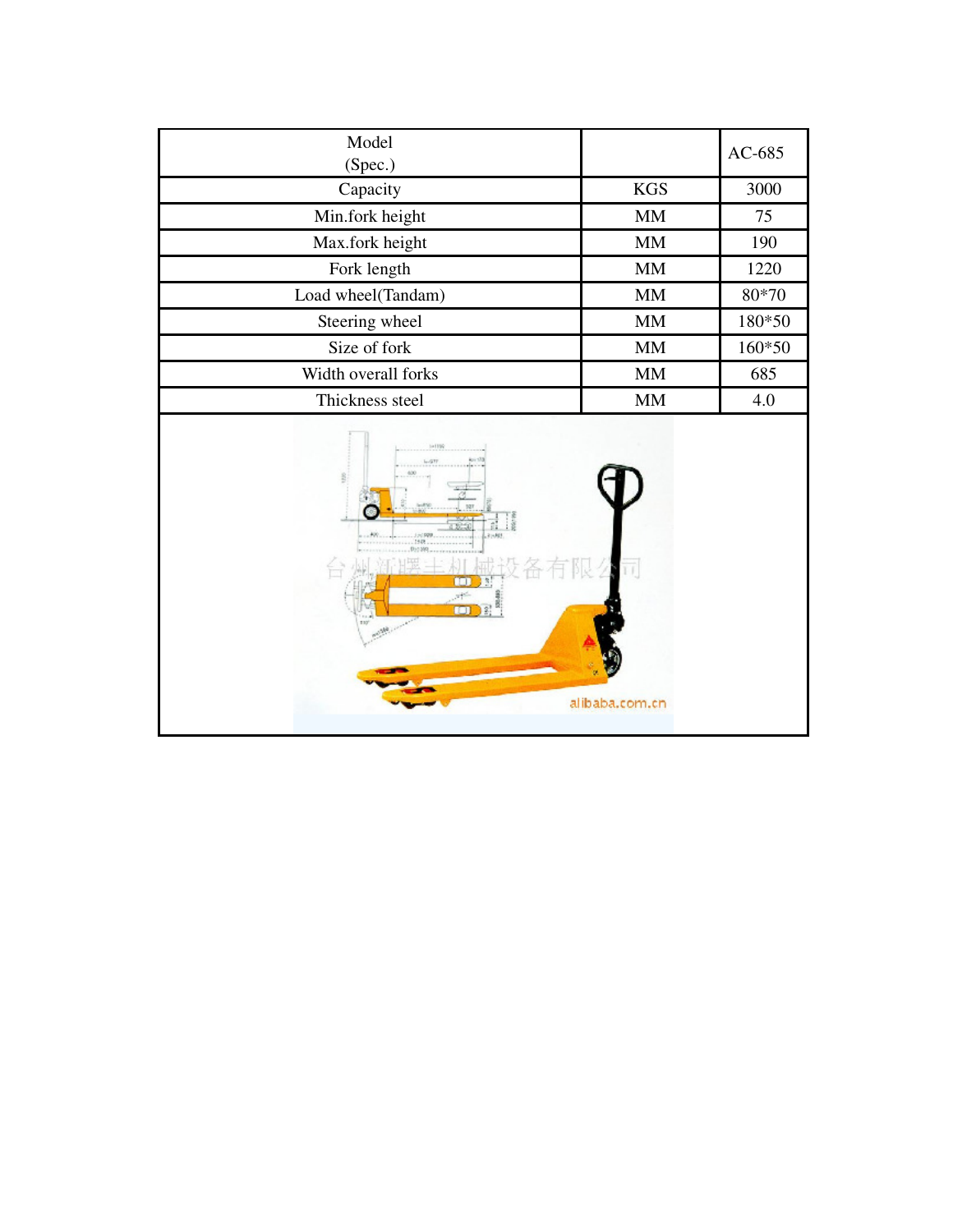| Model<br>(Spec.)    |               | $CBG-2.0$ |
|---------------------|---------------|-----------|
| Capacity            | <b>KGS</b>    | 2000      |
| Min.fork height     | MM            | 85        |
| Max.fork height     | MM            | 205       |
| Fork length         | $\text{MM}{}$ | 1220      |
| Load wheel(Tandam)  | MM            | 80*70     |
| Steering wheel      | $\text{MM}{}$ | 200*50    |
| Size of fork        | $\text{MM}{}$ | 160*50    |
| Width overall forks | MM            | 550       |
| Thickness steel     | <b>MM</b>     | 4.0       |
|                     |               |           |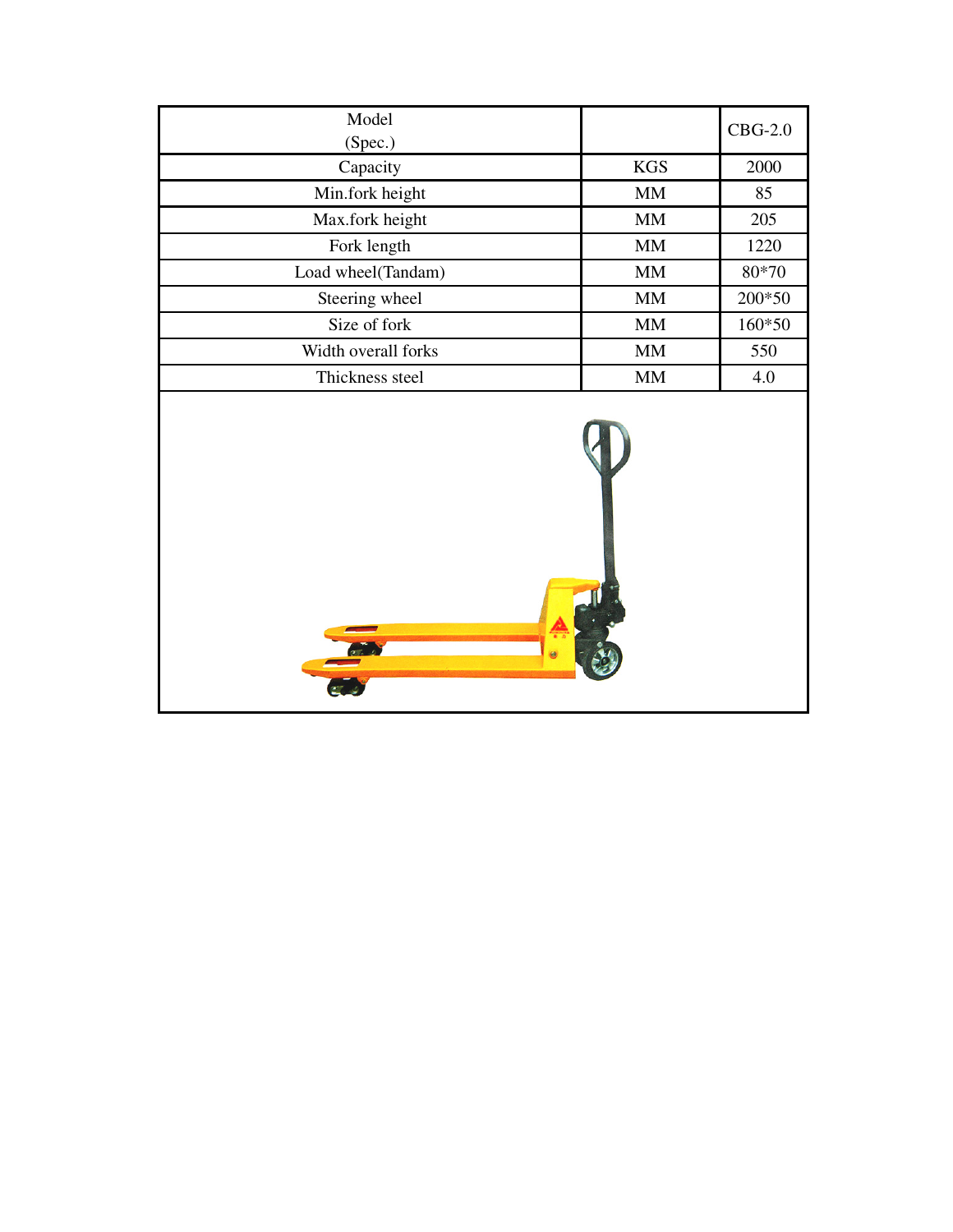| Model<br>(Spec.)    |             | $CBG-2.0$ |
|---------------------|-------------|-----------|
| Capacity            | <b>KGS</b>  | 2000      |
| Min.fork height     | $\mbox{MM}$ | 75        |
| Max.fork height     | $\mbox{MM}$ | 195       |
| Fork length         | $\mbox{MM}$ | 1150      |
| Load wheel(Tandam)  | MM          | 80*70     |
| Steering wheel      | $\text{MM}$ | 180*50    |
| Size of fork        | MM          | 160*50    |
| Width overall forks | $\mbox{MM}$ | 685       |
| Thickness steel     | $\mbox{MM}$ | 4.0       |
|                     |             |           |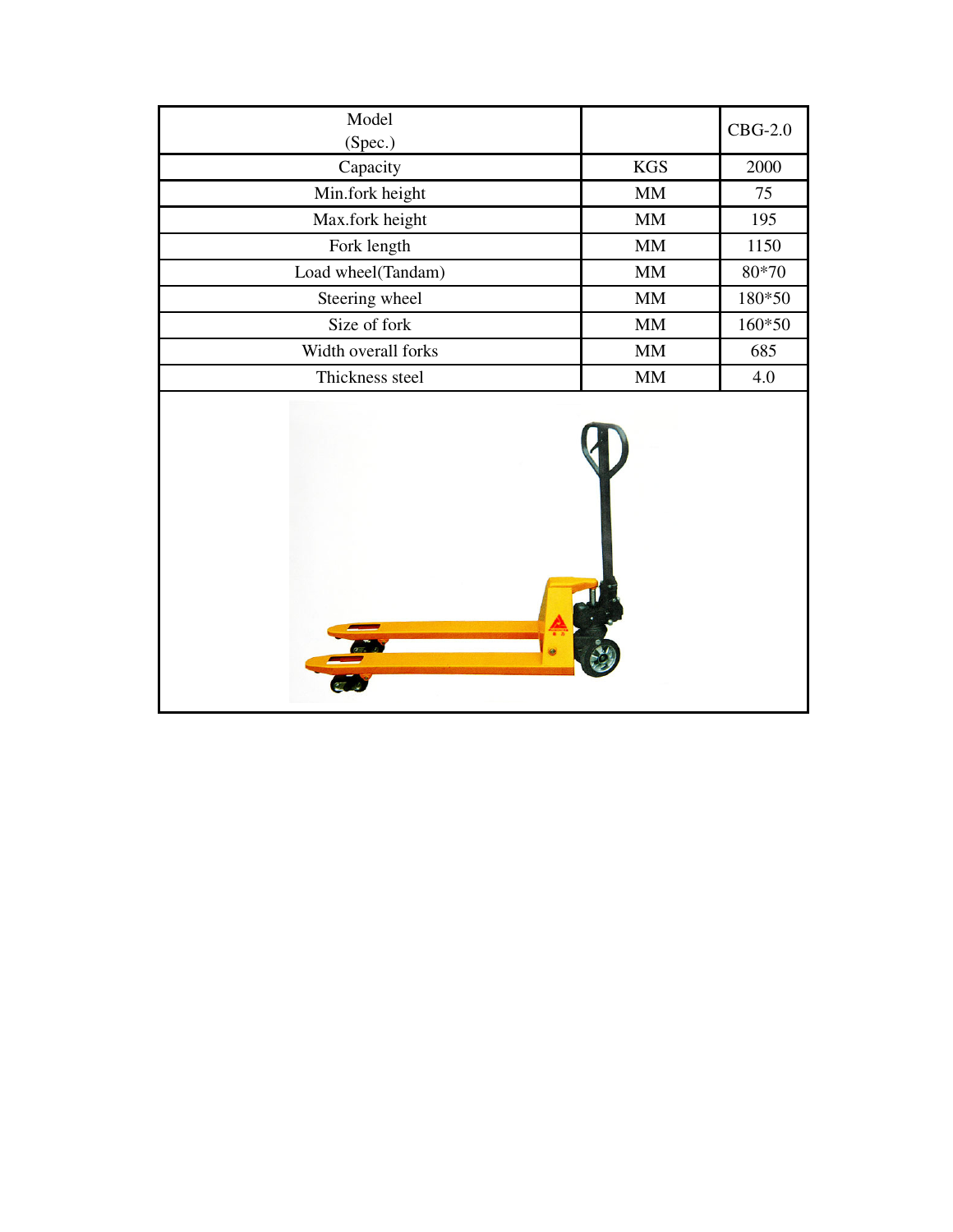| Model<br>(Spec.)    |                   | $CBG-2.5$ |
|---------------------|-------------------|-----------|
| Capacity            | <b>KGS</b>        | 2500      |
| Min.fork height     | $\text{MM}{}$     | 85        |
| Max.fork height     | <b>MM</b>         | 205       |
| Fork length         | $\mathop{\rm MM}$ | 1220      |
| Load wheel(Tandam)  | $\mbox{MM}$       | 80*70     |
| Steering wheel      | <b>MM</b>         | $200*50$  |
| Size of fork        | $\text{MM}{}$     | 160*50    |
| Width overall forks | $\mbox{MM}$       | 550       |
| Thickness steel     | <b>MM</b>         | 4.0       |
| $\sigma$            |                   |           |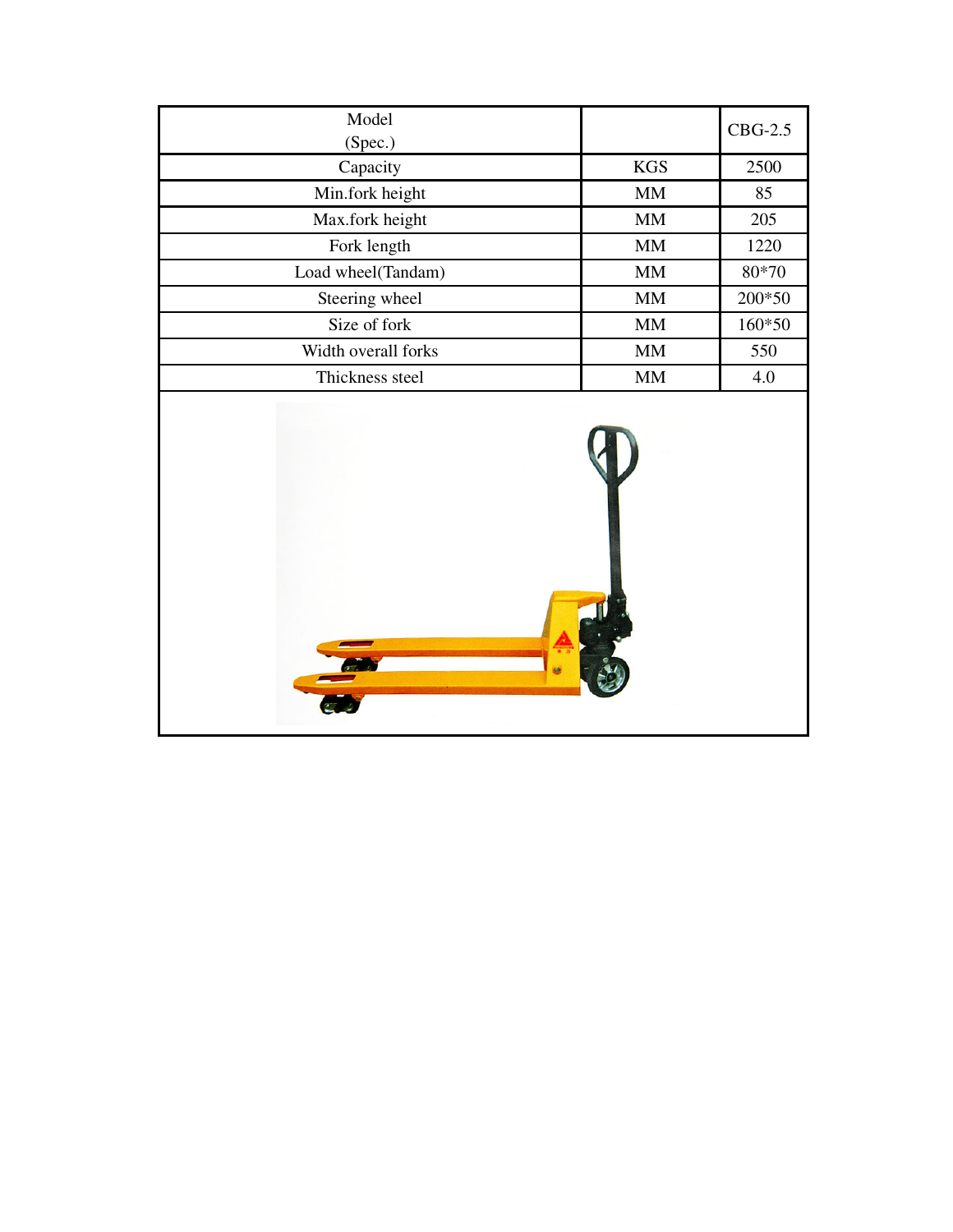| Model<br>(Spec.)    |             | $CBG-2.5$ |
|---------------------|-------------|-----------|
| Capacity            | KGS         | 2500      |
| Min.fork height     | $\mbox{MM}$ | 75        |
| Max.fork height     | MM          | 195       |
| Fork length         | $\mbox{MM}$ | 1150      |
| Load wheel(Tandam)  | MM          | 80*70     |
| Steering wheel      | $\mbox{MM}$ | 180*50    |
| Size of fork        | MM          | 160*50    |
| Width overall forks | <b>MM</b>   | 685       |
| Thickness steel     | $\mbox{MM}$ | 4.0       |
|                     |             |           |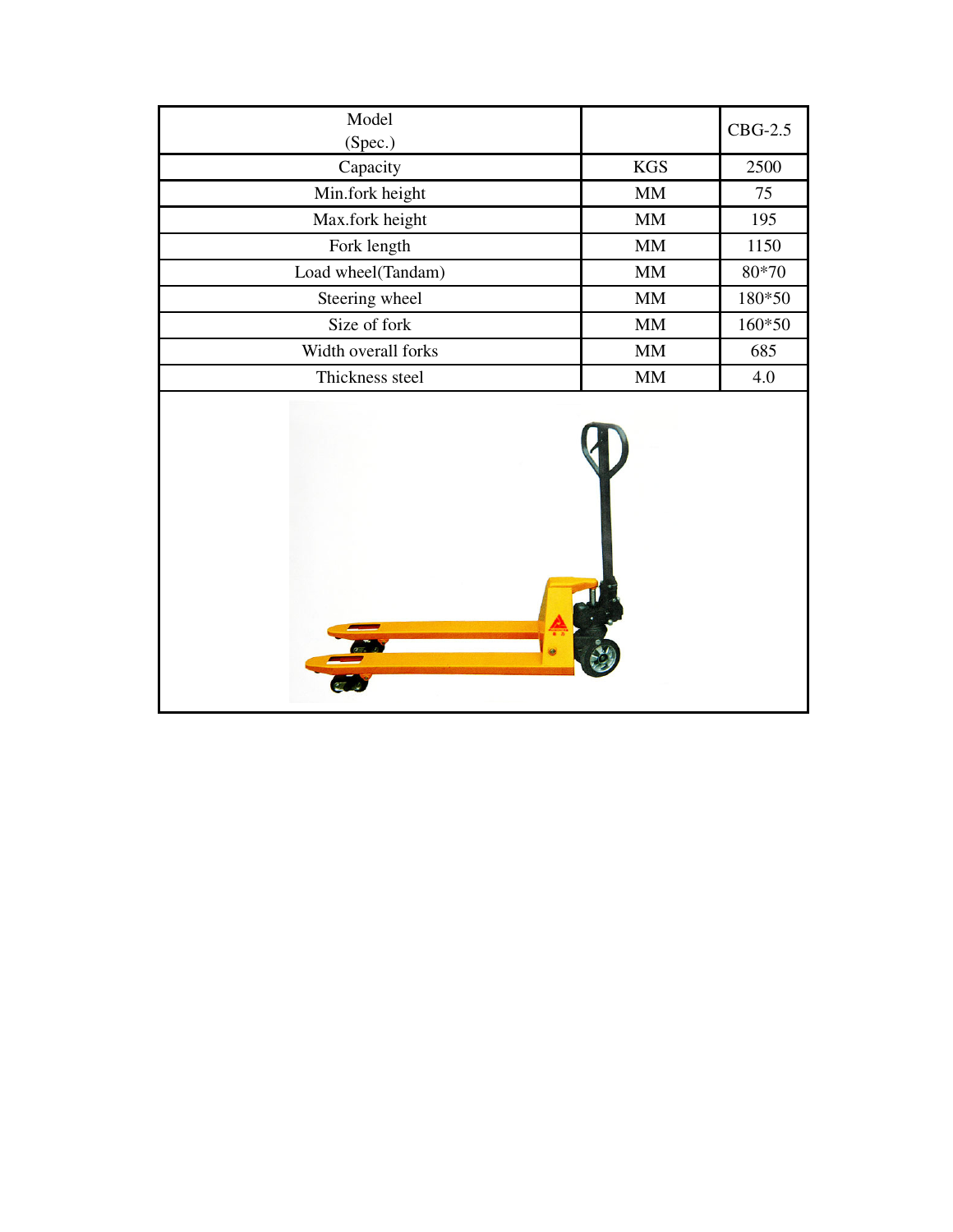## MT Hydraulic Stacker Truckers

## Specification

| Model<br>(Spec.)                                        | Unit              | MT-500  |
|---------------------------------------------------------|-------------------|---------|
| Material                                                |                   | U-Steel |
| Capacity                                                | <b>KGS</b>        | 500     |
| Min.fork height                                         | $\text{MM}$       | 95      |
| Max.fork height                                         | $\mathop{\rm MM}$ | 1000    |
| Fork width outside                                      | MM(fixed)         | 700     |
|                                                         | MM(adjustable)    | 260*920 |
| Fork length                                             | $\mbox{MM}$       | 800     |
| Load wheel                                              | $\mbox{MM}$       | 80*45   |
| Steering wheel                                          | $\mathop{\rm MM}$ | 150     |
| Each time the pump pressure enters the pure land highly | $\mbox{MM}$       | 12.50   |
|                                                         |                   |         |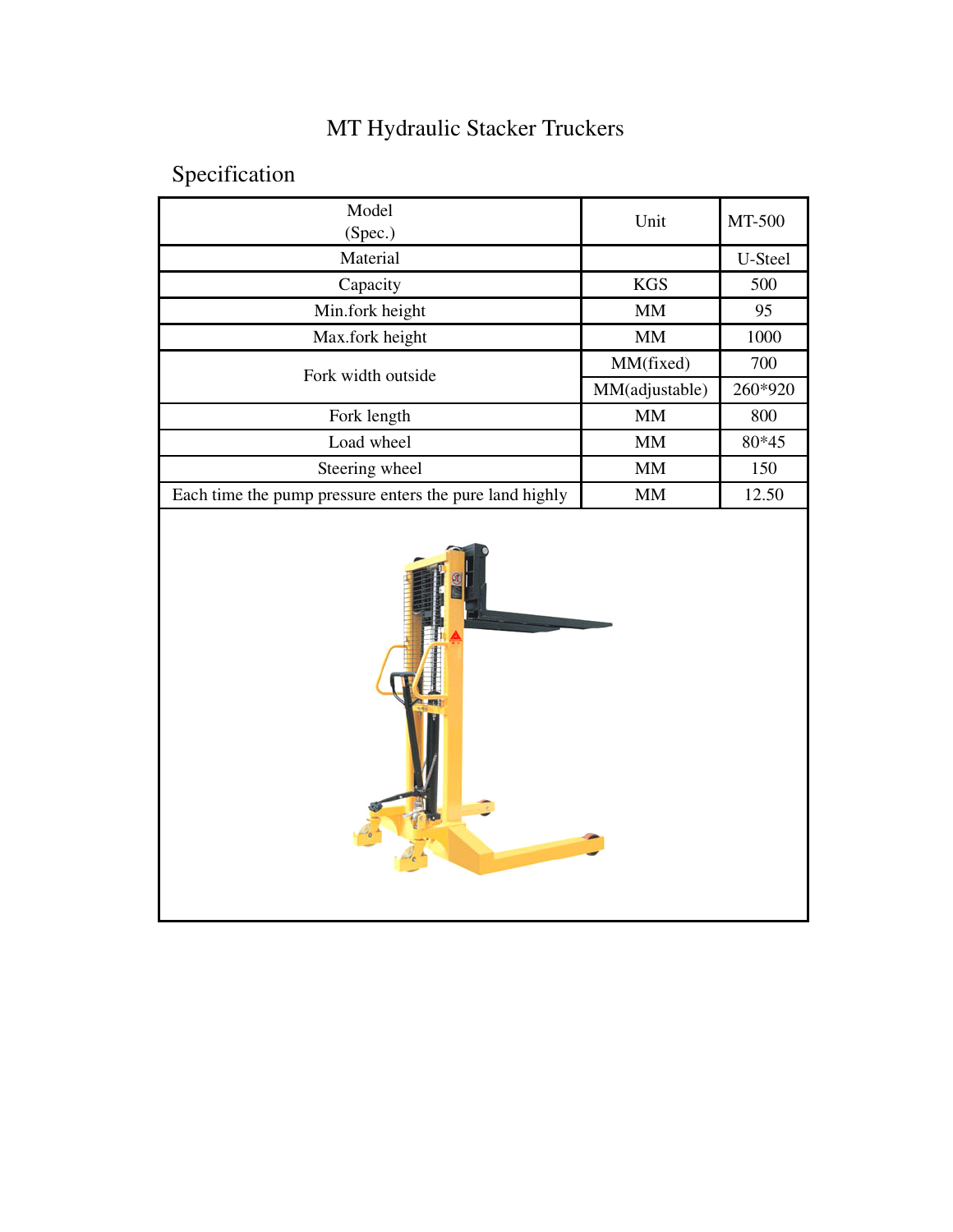| Model<br>(Spec.)                                        | Unit           | MT-500  |
|---------------------------------------------------------|----------------|---------|
| Material                                                |                | U-Steel |
| Capacity                                                | <b>KGS</b>     | 500     |
| Min.fork height                                         | MM             | 95      |
| Max.fork height                                         | MM             | 1300    |
| Fork width outside                                      | MM(fixed)      | 700     |
|                                                         | MM(adjustable) | 260*920 |
| Fork length                                             | <b>MM</b>      | 800     |
| Load wheel                                              | <b>MM</b>      | 80*45   |
| Steering wheel                                          | MM             | 150     |
| Each time the pump pressure enters the pure land highly | MM             | 12.50   |

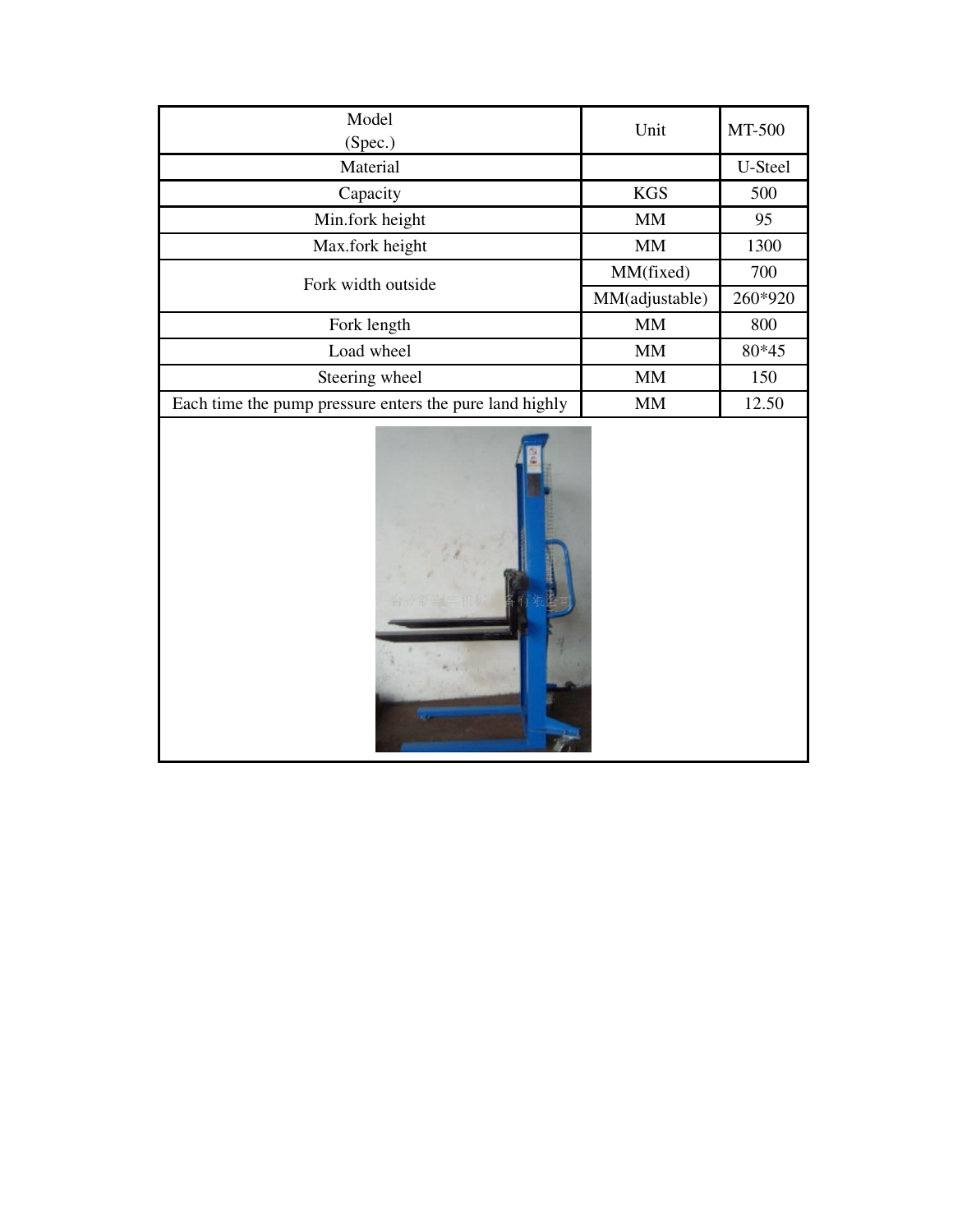| Model<br>(Spec.)                                        | Unit           | MT-1000 |
|---------------------------------------------------------|----------------|---------|
| Material                                                |                | U-Steel |
| Capacity                                                | <b>KGS</b>     | 1000    |
| Min.fork height                                         | MМ             | 95      |
| Max.fork height                                         | <b>MM</b>      | 1600    |
| Fork width outside                                      | MM(fixed)      | 540     |
|                                                         | MM(adjustable) | 260*920 |
| Fork length                                             | <b>MM</b>      | 980     |
| Load wheel                                              | <b>MM</b>      | 80*55   |
| Steering wheel                                          | <b>MM</b>      | 150     |
| Each time the pump pressure enters the pure land highly | <b>MM</b>      | 12.50   |

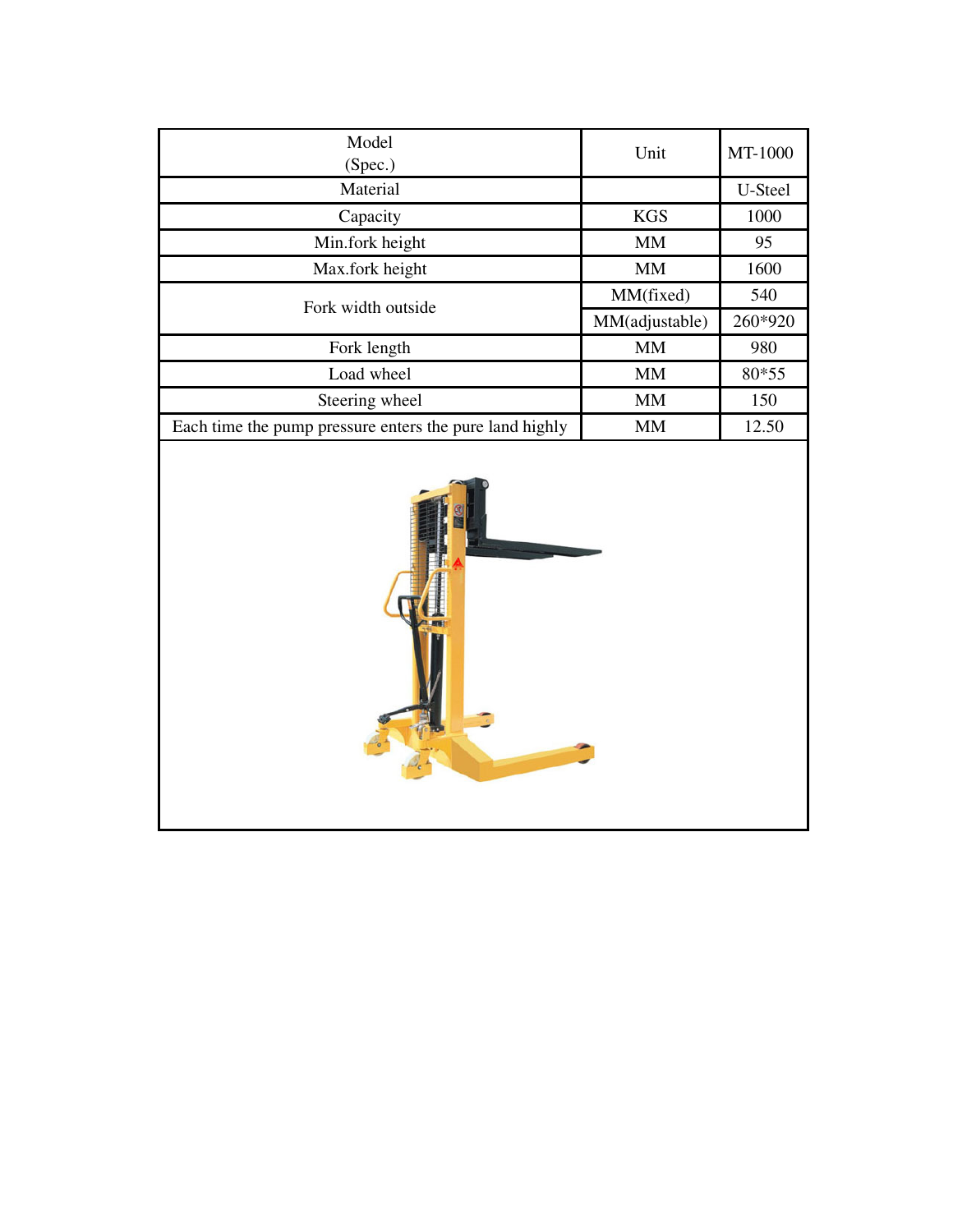| Model<br>(Spec.)                                        | Unit           | MT-1500 |
|---------------------------------------------------------|----------------|---------|
| Material                                                |                | U-Steel |
| Capacity                                                | <b>KGS</b>     | 1500    |
| Min.fork height                                         | <b>MM</b>      | 95      |
| Max.fork height                                         | <b>MM</b>      | 1600    |
| Fork width outside                                      | MM(fixed)      | 540     |
|                                                         | MM(adjustable) | 260*920 |
| Fork length                                             | <b>MM</b>      | 980     |
| Load wheel                                              | <b>MM</b>      | 80*55   |
| Steering wheel                                          | <b>MM</b>      | 150     |
| Each time the pump pressure enters the pure land highly | MМ             | 12.50   |

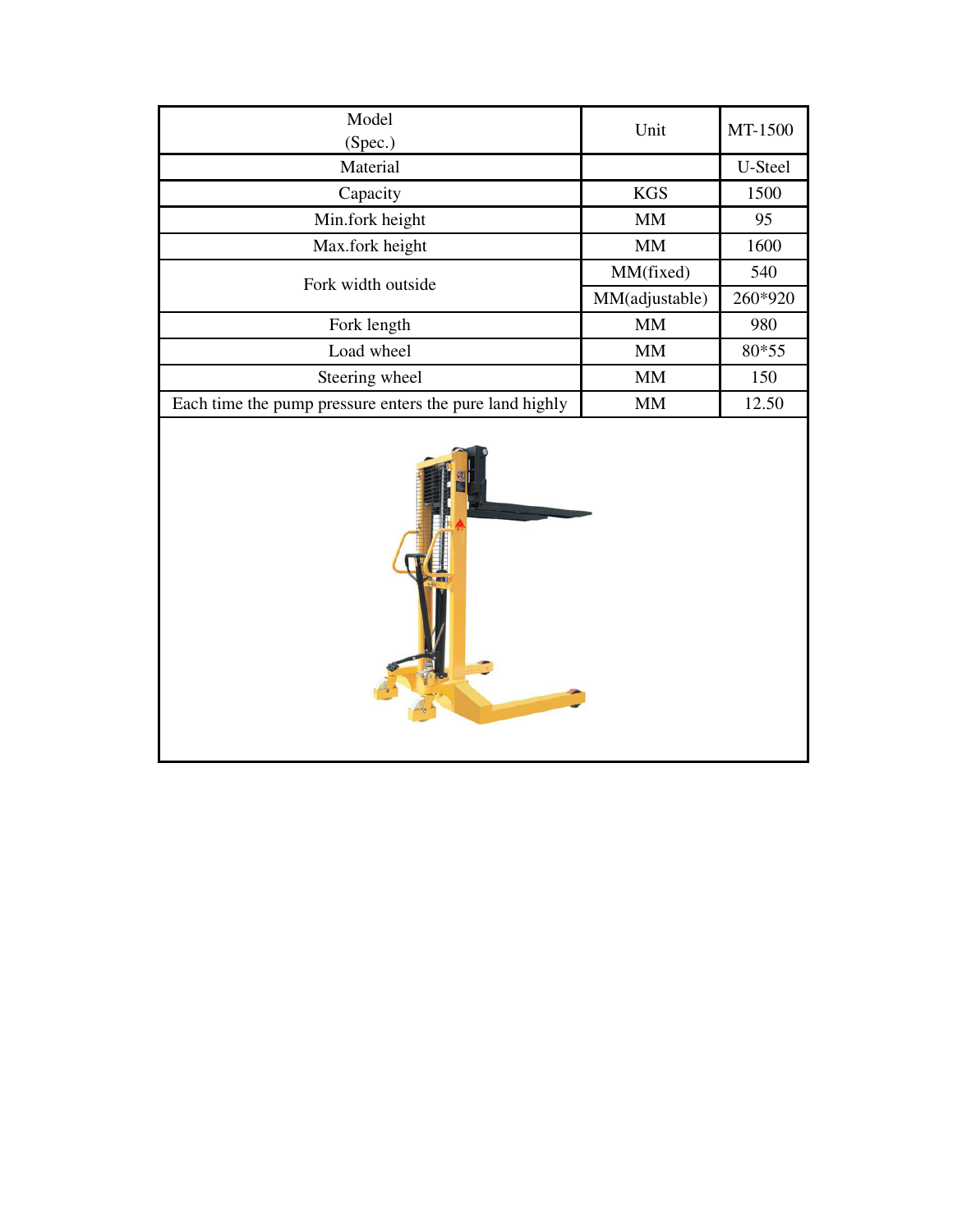| Model<br>(Spec.)                                        | Unit           | MT-2000 |
|---------------------------------------------------------|----------------|---------|
| Material                                                |                | U-Steel |
| Capacity                                                | <b>KGS</b>     | 2000    |
| Min.fork height                                         | <b>MM</b>      | 95      |
| Max.fork height                                         | MM             | 1600    |
| Fork width outside                                      | MM(fixed)      | 540     |
|                                                         | MM(adjustable) | 390*960 |
| Fork length                                             | <b>MM</b>      | 960     |
| Load wheel                                              | <b>MM</b>      | 80*70   |
| Steering wheel                                          | <b>MM</b>      | 150     |
| Each time the pump pressure enters the pure land highly | <b>MM</b>      | 12.50   |

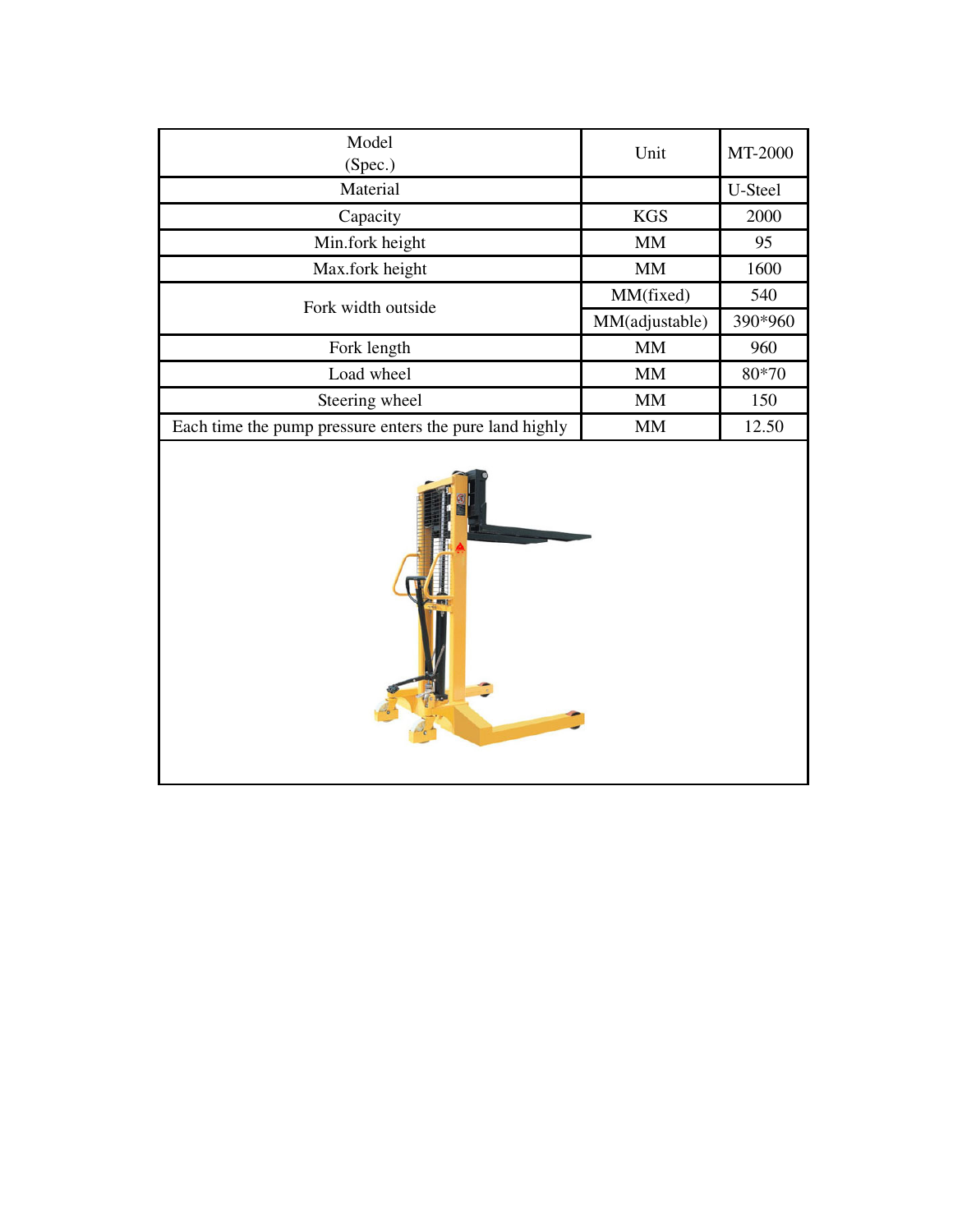| Model<br>(Spec.)                                        | Unit           | PA-1000  |
|---------------------------------------------------------|----------------|----------|
| Material                                                |                | Mn-Steel |
| Capacity                                                | <b>KGS</b>     | 1000     |
| Min.fork height                                         | MM             | 95       |
| Max.fork height                                         | <b>MM</b>      | 1600     |
| Fork width outside                                      | MM(fixed)      | 540      |
|                                                         | MM(adjustable) | 340*960  |
| Fork length                                             | MM             | 980      |
| Load wheel                                              | <b>MM</b>      | 80*70    |
| Steering wheel                                          | MM             | 150*50   |
| Each time the pump pressure enters the pure land highly | MМ             | 12.50    |

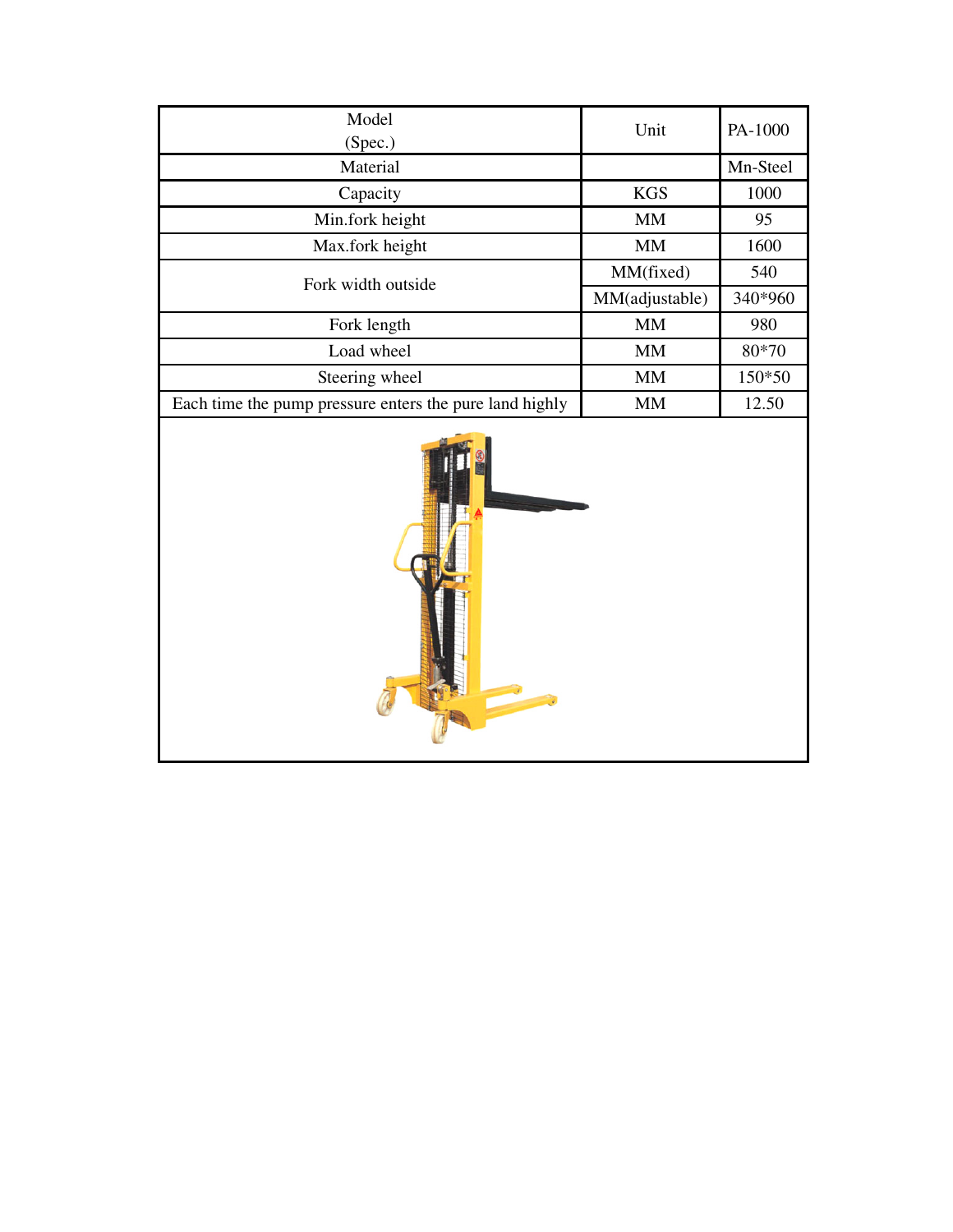| Model<br>(Spec.)                                        | Unit           | PA-2000  |
|---------------------------------------------------------|----------------|----------|
| Material                                                |                | Mn-Steel |
| Capacity                                                | <b>KGS</b>     | 2000     |
| Min.fork height                                         | MM             | 95       |
| Max.fork height                                         | <b>MM</b>      | 1600     |
| Fork width outside                                      | MM(fixed)      | 540      |
|                                                         | MM(adjustable) | 340*960  |
| Fork length                                             | <b>MM</b>      | 980      |
| Load wheel                                              | MM             | 80*70    |
| Steering wheel                                          | <b>MM</b>      | 150*50   |
| Each time the pump pressure enters the pure land highly | <b>MM</b>      | 12.50    |

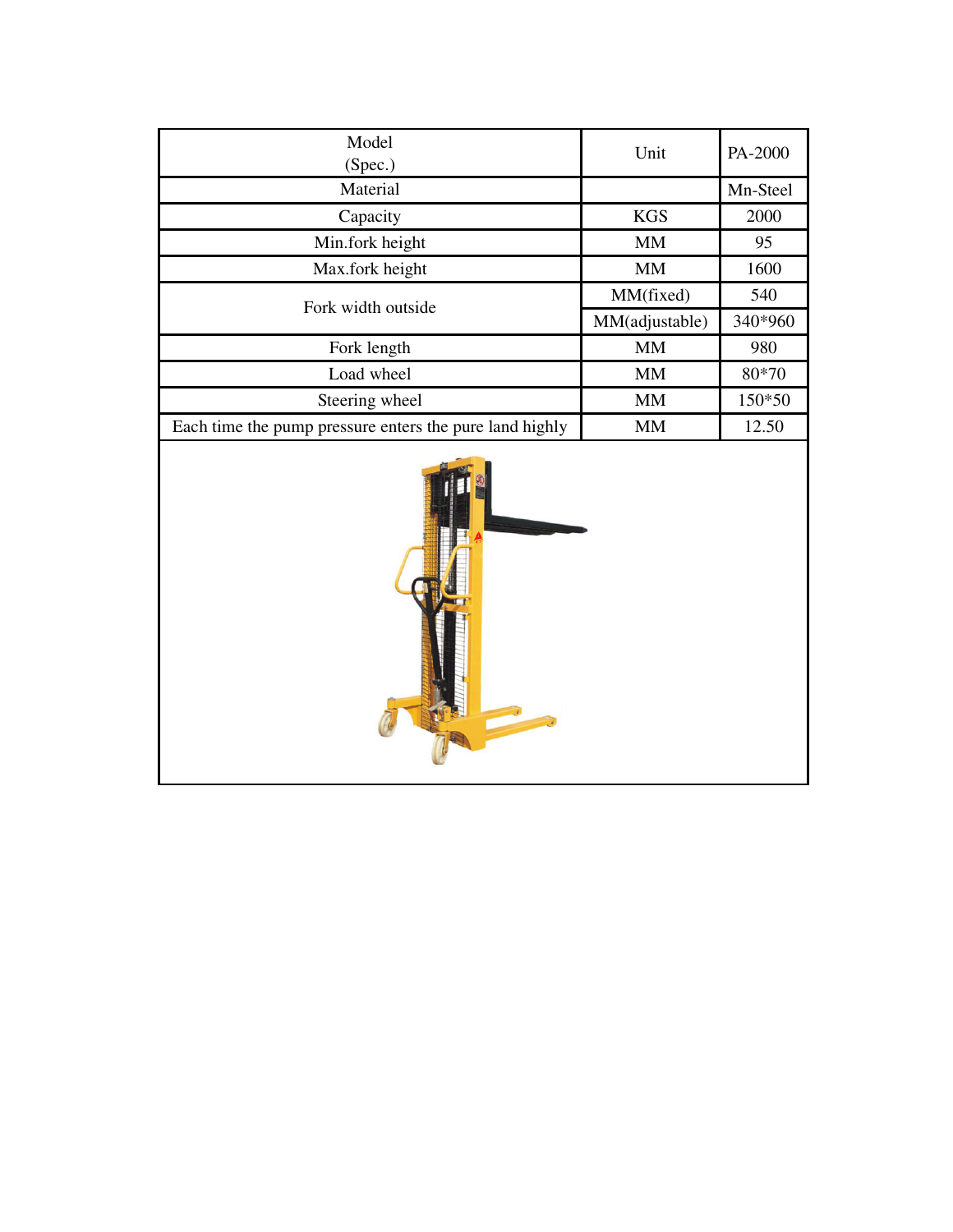## Semi-electric Stacker

Specification

| Model<br>(Spec.)           | Unit       | <b>PKM-1016</b> |
|----------------------------|------------|-----------------|
| Material                   |            | Mn-Steel        |
| Capacity                   | <b>KGS</b> | 1000            |
| Before and after the tread | <b>MM</b>  | 1180            |
| <b>Steering Wheel Size</b> | <b>MM</b>  | 180*50          |
| Front Wheel Size           | <b>MM</b>  | 75*50           |
| Tread rear wheel steering  | MM         | 580             |
| Fork dimensions            | MM         | 60/140/880      |
|                            | <b>MM</b>  | 60/140/1000     |
| Fork widest size           | <b>MM</b>  | 840             |
| Frame height               | MM         | 2000            |
| Frame width                | MM         | 550             |
| Fork maximum size          | V/KW       | 1600            |
| Motor power                | <b>MM</b>  | 12/1.5          |
| <b>Bttery</b> capacity     | V/Ah       | 12/120, 12/150  |
| Heavy-duty lifting speed   | MM/S       | 90/140          |
| Lift speed unload          | MM/S       | 120/100         |
| Weight                     | KG         | 440             |
|                            |            |                 |

 $\overline{a}$ .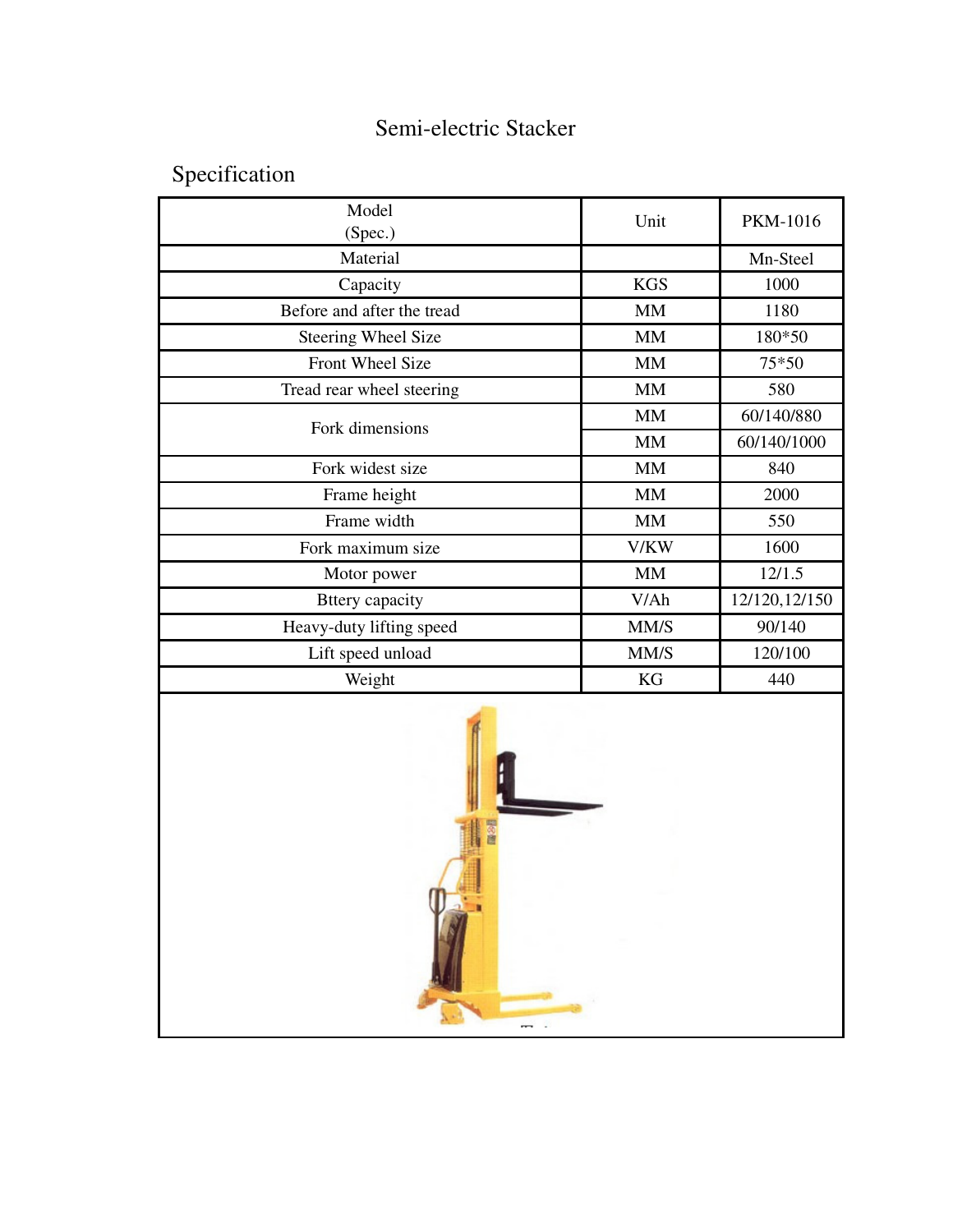| Model<br>(Spec.)           | Unit        | <b>FKM-1025</b> |
|----------------------------|-------------|-----------------|
| Material                   |             | Mn-Steel        |
| Capacity                   | <b>KGS</b>  | 1000            |
| Before and after the tread | MM          | 1180            |
| Tread rear wheel steering  | MM          | 580             |
| Fork dimensions            | MM          | 60/140/880      |
|                            | <b>MM</b>   | 60/140/1000     |
| Fork widest size           | $\mbox{MM}$ | 920             |
| Frame height               | $\text{MM}$ | 2000            |
| Frame width                | $\mbox{MM}$ | 630             |
| Fork maximum size          | V/KW        | 2500            |
| Motor power                | MM          | 12/1.5          |
| <b>Bttery</b> capacity     | V/Ah        | 12/120, 12/150  |
| Heavy-duty lifting speed   | MM/S        | 90/140          |
| Lift speed unload          | MM/S        | 120/100         |
| Weight                     | KG          | 510             |
|                            |             |                 |